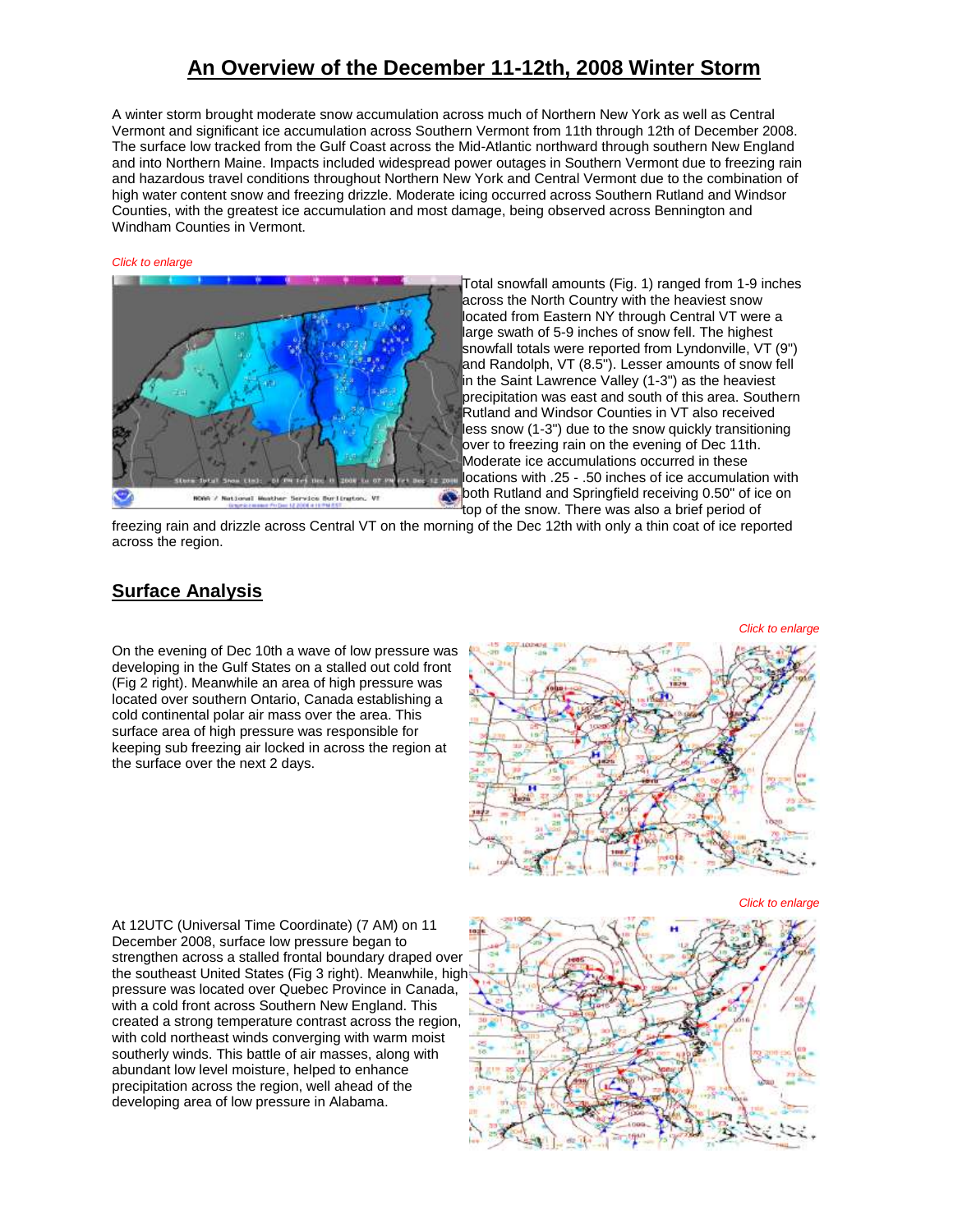By 00 UTC (7 PM) 2008 11 Dec 2008 the primary surfac[e](http://www.weather.gov/images/btv/events/12Dec2008/fig%204.png)  low tracked to Northern Georgia, before it weakened and transferred energy to a secondary area of low pressure, which developed on the eastern side of the Appalachian Mountains. This was analyzed by the Hydrological Prediction Center (HPC) surface analysis Dec 12th 00 UTC (Fig 4 right). The stationary front located south of New England began to move back north as a warm front, as strong southerly flow developed in the warm sector of the developing Mid-Atlantic surface low.



By 12 UTC (7 AM) 12 Dec 2008, the Mid-Atlantic low tracked off Atlantic Seaboard and strengthen to a 993mb area of low pressure located over Long Island. (See Fig 5 below) The associated surface warm front pushed inland through coastal New England, but the front was unable to push through interior New England were a cold polar airmass was firmly entrenched. A northeast surface analysis on 12 Dec 2008 at 12 UTC (Fig 6 below) shows a strong temperature gradient across New England with temperatures in the mid 50s across Cape Cod and only in the mid to upper 20s across Central and Northern VT.



By 00 UTC (7 PM EST) on 12 Dec 2008, surface low began to pull away from the area and moved into Northern Maine (Fig 7 right) bringing the steadier precipitation to an end. Some light wrap around snow showers lingered in the mountains of Vermont and New Hampshire. Overall, the surface low deepened while moving up the Atlantic Seaboard but rapid cyclogenesis was not observed.

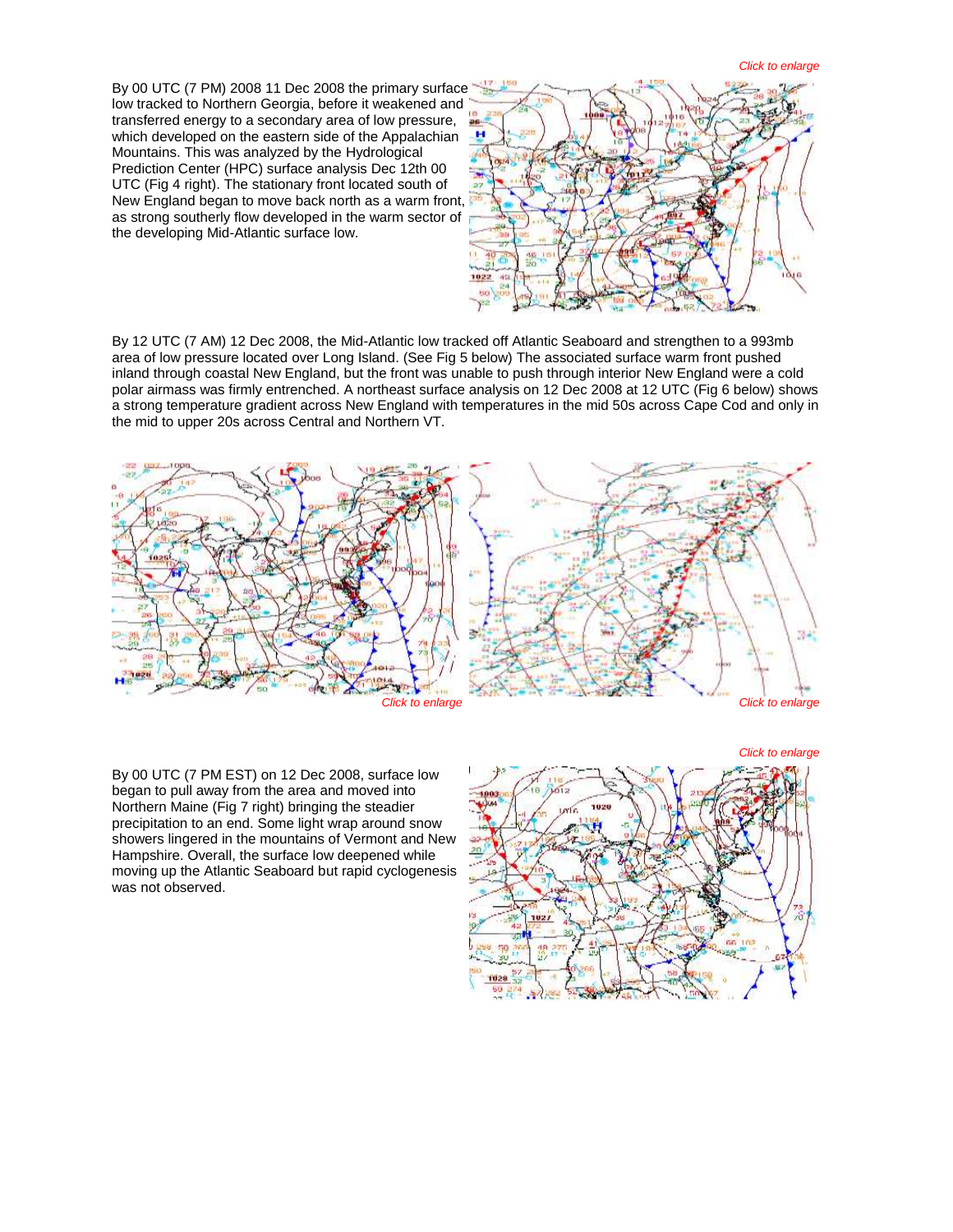## **Upper Air Analysis**

## *a. 850mb Analysis*

Moderate 850mb warm air advection accompanied this system with a tight baroclinic zone located across southern New England on Dec 12th at 00 UTC. The 850mb baroclinic zone strengthened and slowly moved north from Dec 12th 00 UTC through 12 UTC as the southerly flow increased from 15kts at 00UTC to near 50kts by 12 UTC on Dec 12th. The 850mb upper air analysis shows this increase in wind speed on Dec 12th (Fig 8 & 9). During the evening of Dec 11th the 850mb freezing line slowly moved north allowing the precipitation type to change from snow to a sleet and freezing rain mix across the Mid Atlantic States. The Dec 12th 12UTC upper air analysis shows the 850mb 0C isotherm located across Central Vermont. The 850mb low center tracked just south of Vermont on the morning of Dec 12th with the upper level flow becoming westerly advecting cold air back into the area.



## *b. 700mb Analysis*

#### *Click to enlarge*



The 700mb analysis at 12 UTC (7 AM LST) on 11 Dec 2008 (Fig 10 left) showed a strong closed low over New Orleans with an additional 700mb trough and associated northern stream energy across central Ontario province in Canada. An increasing southwest flow aloft, helped to advect warm moist air into the Northeast United States, ahead of this developing full latitude 700mb trough. Small dewpoint depressions across southern New England indicate the deep moisture fetch this system had.

#### *Click to enlarge*



On the evening of Dec 11th the closed 700mb low began to lift out of the south as the 700mb jet began to strengthen over the Atlantic Seaboard. Note the 80 knot jet over South Carolina on 12 Dec 2008 at 00 UTC (Fig 10 left). Flow over the Northeast became even more confluent on the evening of Dec 11th as winds turned more southerly across southern New England. The approaching 700mb trough axis across Ontario continued to approach the Northeast further enhancing the confluent flow.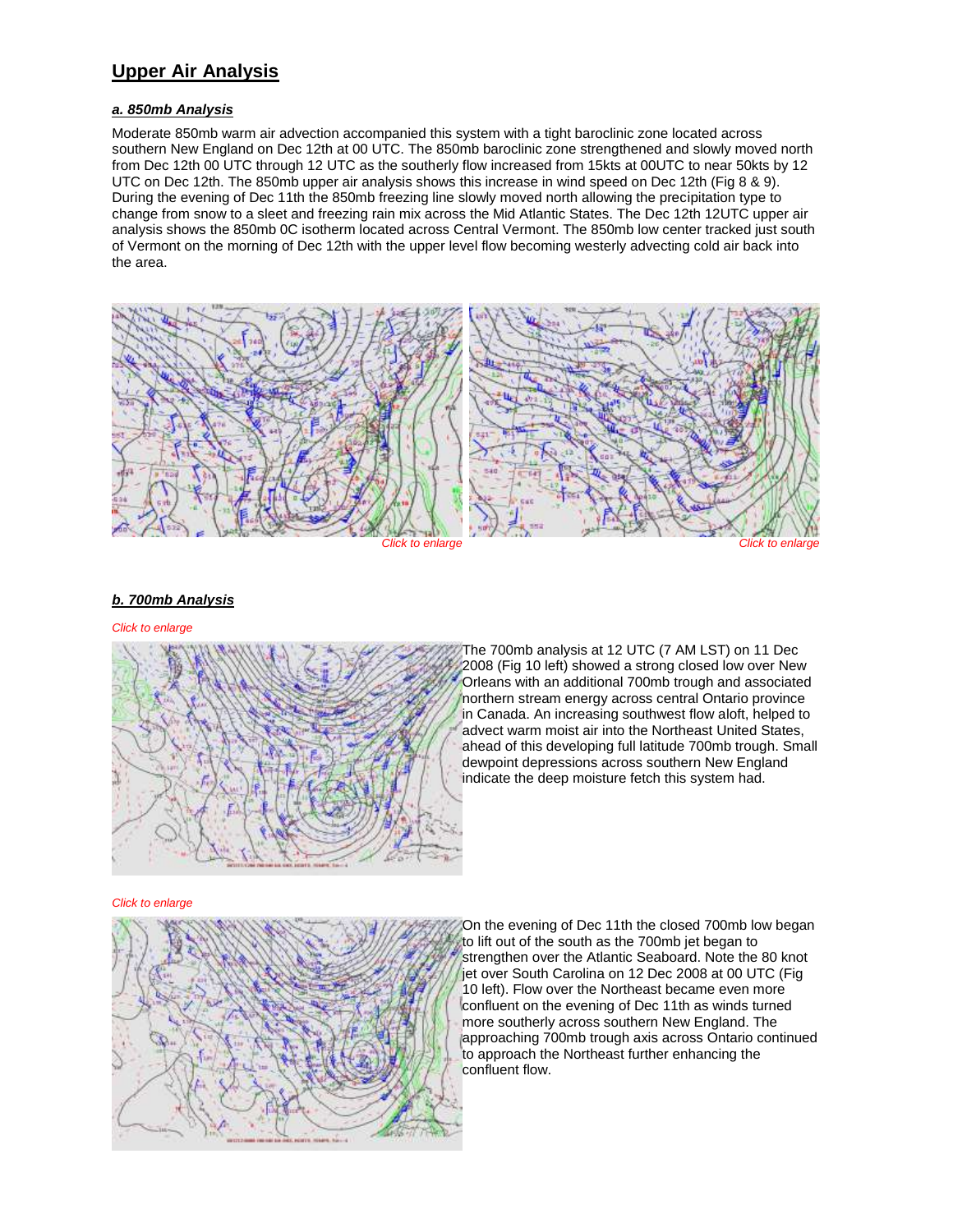

By the morning of Dec 12th (Fig 12 left) the 700mb closed low over the Gulf Coast States became an open wave and rapidly progressed north, toward the Mid Atlantic States. The 700mb trough across Canadian began to merge with the southern stream trough as they moved through the Northeast during the day on Dec 12th. Mid-level flow became westerly by midday on the Dec 12th as the trough moved through the area ushering in colder and drier air aloft. This changed any remaining precipitation back over to snow during the afternoon on Dec 12th.

## *c. Frontogenesis*

*Click to enlarge*



This system exhibited strong 850-700mb horizontal frontogenesis during the night of Dec 12th, when the heaviest snowfall and freezing rain occurred. Areas of strong frontogenesis help forecasters identify regions of heavy rain or snow potential. The previous 850mb and 700mb analysis showed strong convergence resulting in a tightening temperature gradient from Dec 12th 00 UTC through 12 UTC over the Mid-Atlantic state into the Northeast. Fig 13 shows the 850-700mb frontogenesis image from 12/00 UTC through 12/12 UTC in 6hr increments. Fig 13 depicts radar imagery concurrent with the frontogenesis images. Notice how the precipitation shield enhancement lines up quite well with the strongest frontogenetic forcing from 00UTC -12UTC. By Dec 12/12 UTC the frontogenetic forcing moved east of Vermont

into New Hampshire and Maine. This explained why precipitation rates decreased rapidly by 12 UTC on 12 Dec 2008. In addition, dry air moving in aloft further helped to decrease the areal coverage and intensity of the precipitation across the forecast area. Another forcing mechanism which occurred occurring besides frontogenesis was isentropic lift. There was strong overrunning (warm moist air overriding cold dry air at the surface) especially across Southern Vermont, which also enhanced lift across the region. The combination of the two forcing mechanisms led to the heaviest snowfall and rainfall rates during this 12 hour period.

## *d. 500mb Analysis*

#### *Click to enlarge*



The 500mb analysis on Dec 11th 12 UTC (Fig 14 left) showed an anomalous cold core low located over New Orleans with a -24C 500mb temperature. Across the north central U.S. and Central Canada a broad 500mb trough dominated the mid-level tropospheric flow. There was strong confluence over the Ohio River Valley into the equatorial entrance region of a jet streak over the Northeast U.S.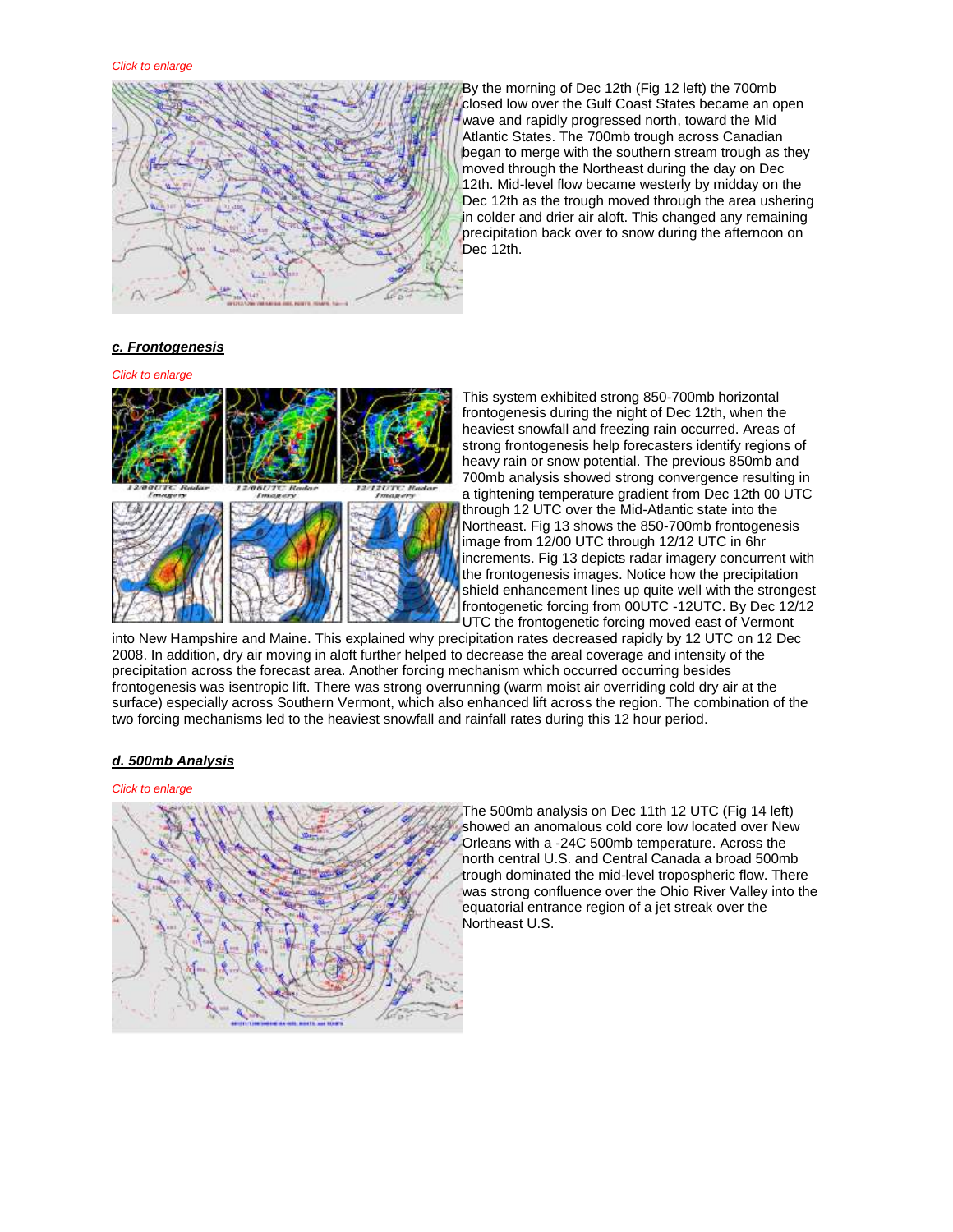

On Dec 12th at 00 UTC (Fig 15 left) the closed 500mb low over the Deep South began to lift north and east as a strong 95 knot jet rounded the base of the trough. The broad 500mb trough over the northern U.S. slowly progressed east with a 85 knot jet streak across the Dakotas entering the base of the trough, while a strong 95 knot jet streak was located downstream of the base of the trough over Maine. Strong confluent flow continued over the Ohio River Valley at the entrance region of a 500mb jet over the Northeast.

### *Click to enlarge*



By Dec 12th at 12 UTC the closed 500mb low over the South began to weaken and rapidly lift north (Fig 16 below). In addition, this feature began to merge with the broad 500mb trough located over the northern U.S. A very strong 110 knot jet was located over New Jersey on the morning of Dec12th. This strong jet on the downstream side of the 500 mb trough was responsible for the rapid progression of the 500mb low pressure across the Deep South. As the northern stream trough interacted with the southern stream 500mb low pressure, a negatively tilted mid/upper level trough developed across the Eastern United States.

## *e. 300mb Analysis*

### *Click to enlarge*



The 300mb analysis on Dec 11th at 12 UTC (fig 17 left) indicates polar jet energy across the northern U.S. with a strong 140 knot jet streak located over the Northeast. This strong jet helped to enhance upper level divergence across the region. Furthermore, a 110 knot jet max was digging into the upper level trough over Montana. The northwest to southeast orientation of the 300mb jet across Montana helped to deep the full latitude trough across the Eastern United States. In addition to the polar jet energy, a subtropical jet of 95 knots was rounding the upper level trough base over Louisiana. The analysis shows very strong upper level diffluence over Georgia moving toward the Mid Atlantic States.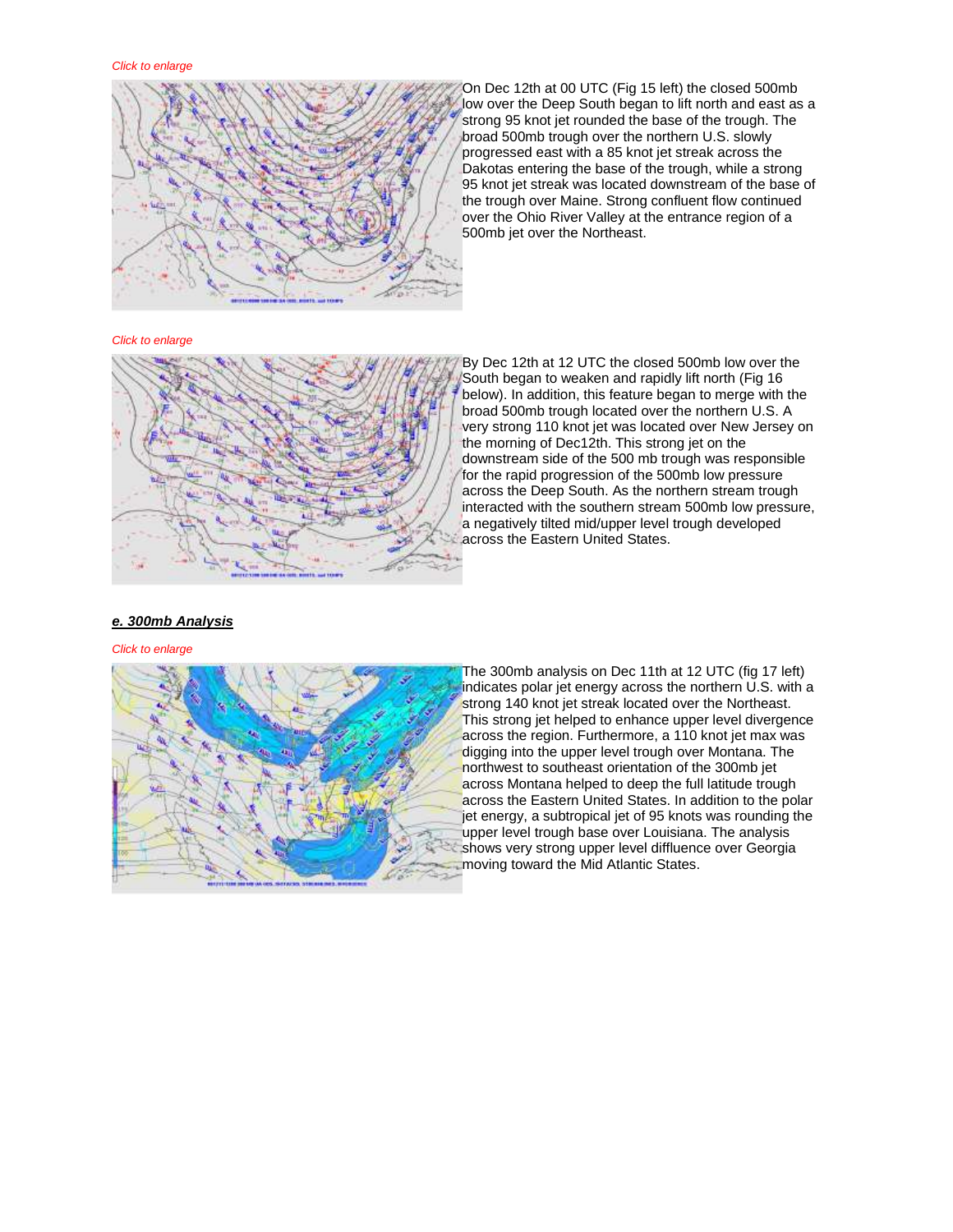

On the evening of Dec 11th the upper-level tropospheric flow had the sub-tropical jet energy beginning to merge with the polar-jet energy over the Eastern Seaboard. The Dec 12th at 00 UTC analysis (Fig 18 left) shows a very strong jet streak of 160 knots located over southern Ontario province. The entrance region (Right Rear Quadrant) of this jet streak was located over Pennsylvania, which is a favorable region for upper level diffluence that induces lift in lower levels of the troposphere. As this jet streak lifted northeast, the favorable region of upper level divergence moved Northern New York as well as Central and Northern Vermont.

*Click to enlarge*



By Dec 12th 12 UTC (fig 19 left) the upper level trough was negatively tilted across the Eastern U.S. with a strong upper level jet streak located over Quebec Province. The strongest upper level diffluence transitioned to Maine and was co-located with the equatorial entrance region of another jet streak. The upper level trough continued to lift out during the day, with the upper level trough axis moving east of the area by Dec 13th 00 UTC.

## **Mesoscale Analysis**

The biggest challenge with this system was predicting how far north the freezing rain would move and the timing of the snow to freezing rain/sleet change over. Both of these forecast challenges had large implications of the overall ice accumulation and impacts this storm would have. The surface low tracked well to our south, which placed our southern zones in a favorable region for the heaviest precipitation. The strongest 850-700mb warm air advection and frontogenesis would be over this region.

The observed ROAB sounding from Albany, NY (KALB) was representative of the vertical temperature profile across Rutland and Winsor counties, VT during this event. The 11 Dec 12 UTC, KALB sounding (Fig 20) shows a deep saturated layer from the surface to 500mb with moisture still in the favorable dendritic growth zone (-12C to - 18C) were ice crystals form in the cloud layer (needed for snowflake formation). The sounding shows the whole column below 0C line, but southwest flow of warm aloft has developed, with 750mb temperatures just below 0C. Light snow began on the morning of Dec 11th across southern Vermont; Fig 21 shows observations at Springfield, VT from 8:00 am through 11:00 am EST (13 UTC - 16 UTC) on Dec 11th.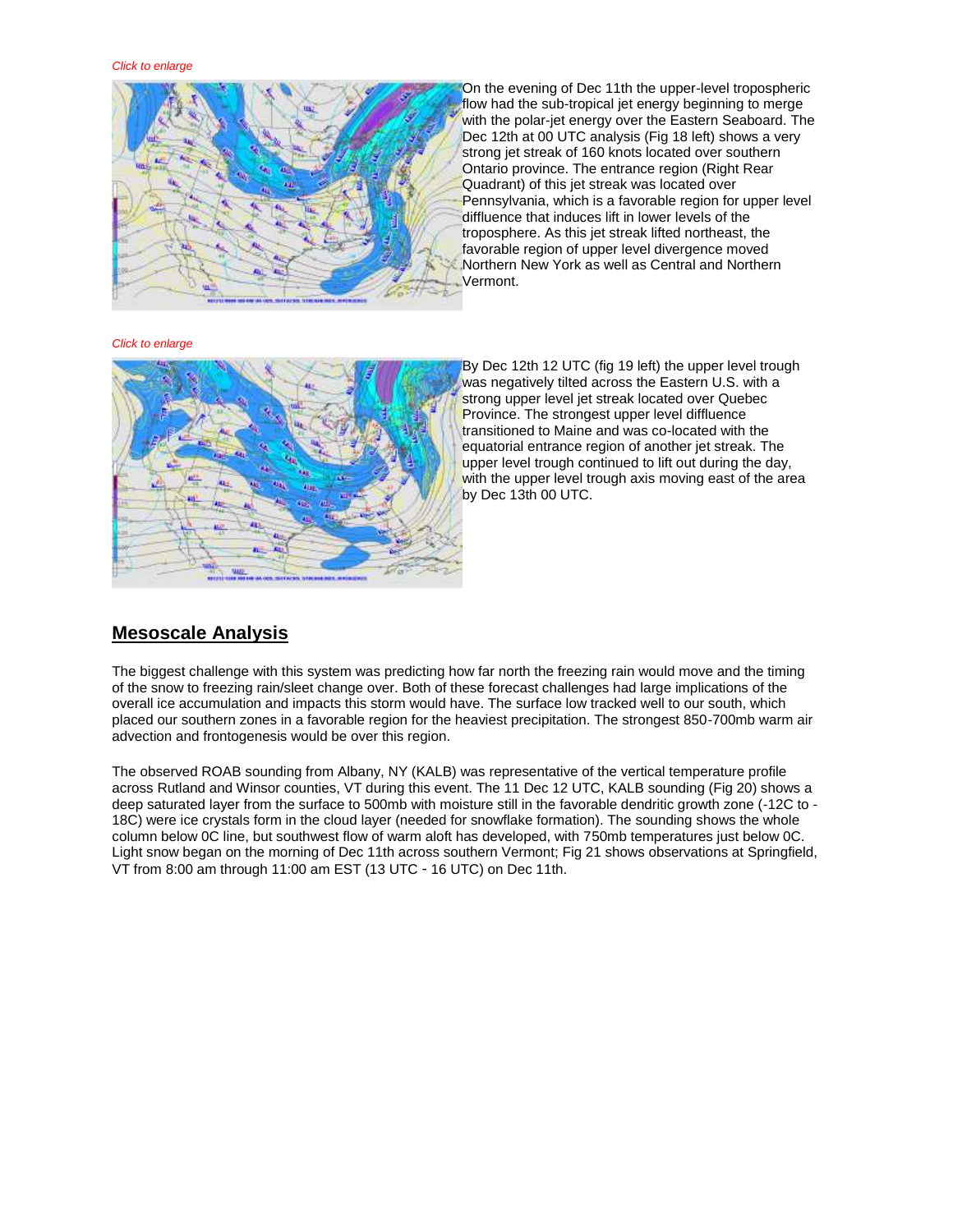

During the afternoon of Dec 11th warm air advection in the mid-troposphere continued out of the southwest, which produced a deep warm layer of air above 0C from 900 to 750mb. By early evening on Dec 12th at 00 UTC, KALB sounding (Fig 22 below) indicated the warm layer with a sufficient thickness (~ 3000ft) to melt any frozen precipitation. The max temp in the warm layer was +3C at 850mb. (Fig 22 below) Notice the below freezing layer from the surface to 900mb which wasn't quite deep enough to refreeze the rain drops before they hit the surface to create sleet. This represents a classic freezing rain sounding, which was observed across southern Vermont, greater Albany area, and southern New Hampshire. Fig 23 shows meter observations from Springfield, VT indicating below freezing surface temps and freezing rain.



*Click to enlarge*

Further north across the Northern Adirondacks and Central Vermont the warm tongue of above freezing air was still moving toward this region. The NAM forecast sounding at Dec 12th 00 UTC (fig 24) indicated below freezing temperatures throughout the column. It is also interesting to note that the snow was just beginning to fall around this time across the greater Burlington area.

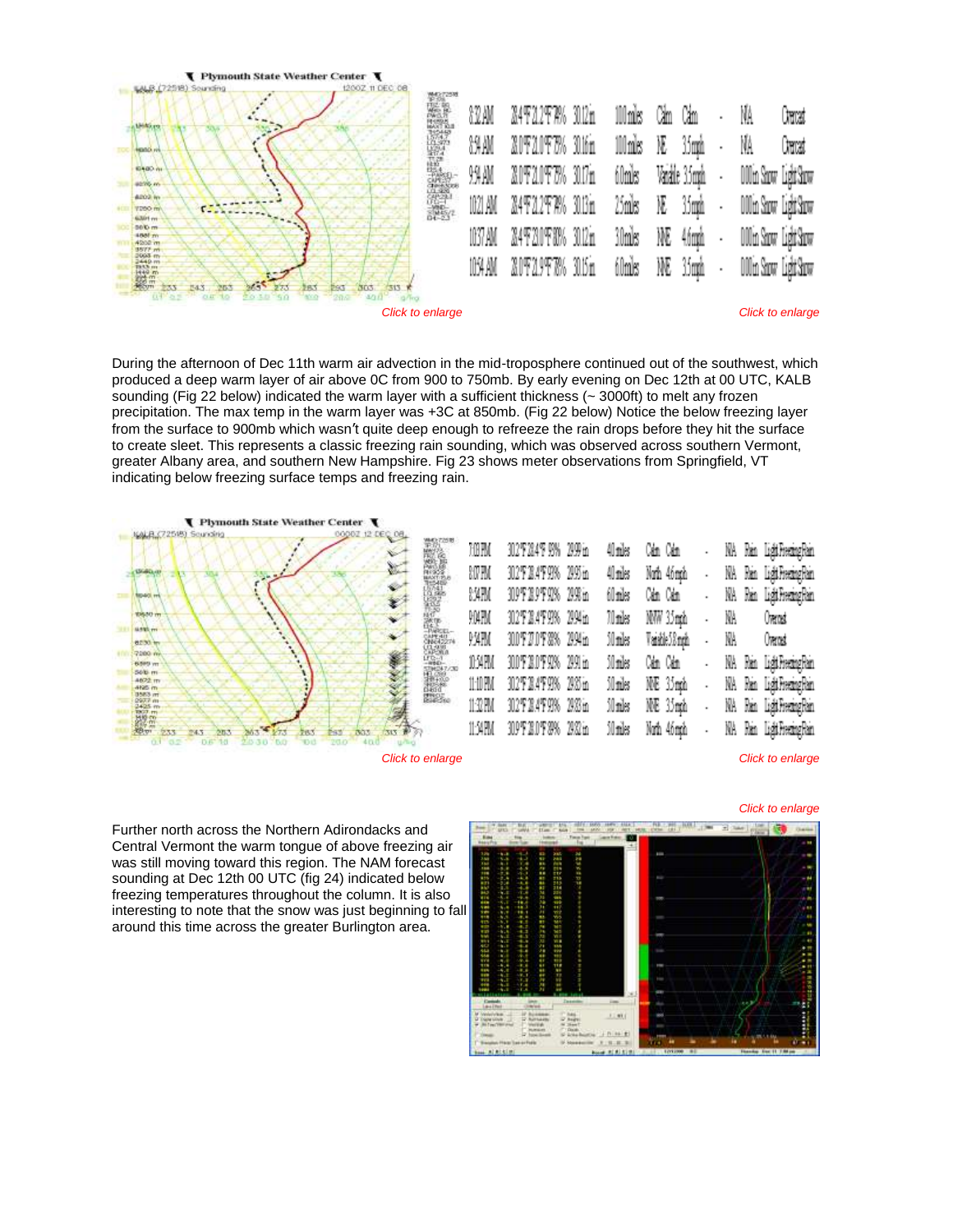By the morning of Dec 12th the majority of the precipitation for the system had already fallen and the strongest forcing began to shift to the east. Throughout the evening of Dec 11th strong warm air advection continued in the mid-troposphere with the KALB Dec 12t[h](http://www.weather.gov/images/btv/events/12Dec2008/fig%2025.png)  12 UTC sounding (Fig 25) indicating 800mb temperatures warming to +5C. Surface temperatures across the region were still below freezing, except for extreme southern Windsor County Vermont. Another interesting feature which occurred on the KALB 12 Dec 12 UTC (Fig 25 below) sounding was a large dry slot in the 750 to 500mb layer. This feature had large implications on the sensible weather during the morning of Dec 12th across the entire area. This dry slot was collocated with the dendritic snow growth region of the



troposphere. Without any ice crystal formation or moisture in the cloud layer, essential stopped the accumulation snow throughout Central and Northern VT during the morning of Dec 12th.

The NAM 12 UTC run on Dec 12th picked up on this feature, but previous runs were not aggressive enough with the amount of dry air in the mid-troposphere advecting into our region. Notice the dry slot in figure 26 from 600 to 500mb layer, aligned perfectly with the -12C to -18C snow growth region. This feature caused a prolonged period of light freezing rain throughout the region. However, as the flow aloft became westerly and colder air ushered backed in the area the light freezing rain turned back to snow during the afternoon of Dec 12th.



Additional snow occurred on the backside of the departing low pressure system due to a weak deformation zone as flow turned westerly with the passage of the mid-level trough axis. (Fig 27 below) The mosaic reflectivity imagery shows the weak backside deformation snow across the area. This deformation zone was strongest over NY were an additional 2 to 3 inches of snow fell. The 24 hour liquid water equivalent (snow, ice and rain) was greatest across southern and eastern Vermont (Fig 28 below) were over 1 inch on average fell. Amounts were less across central Vermont and Essex County NY, were 1 inch on average fell. The Saint Lawrence Valley had the least amount of precipitation with less than 1/2 of an inch.